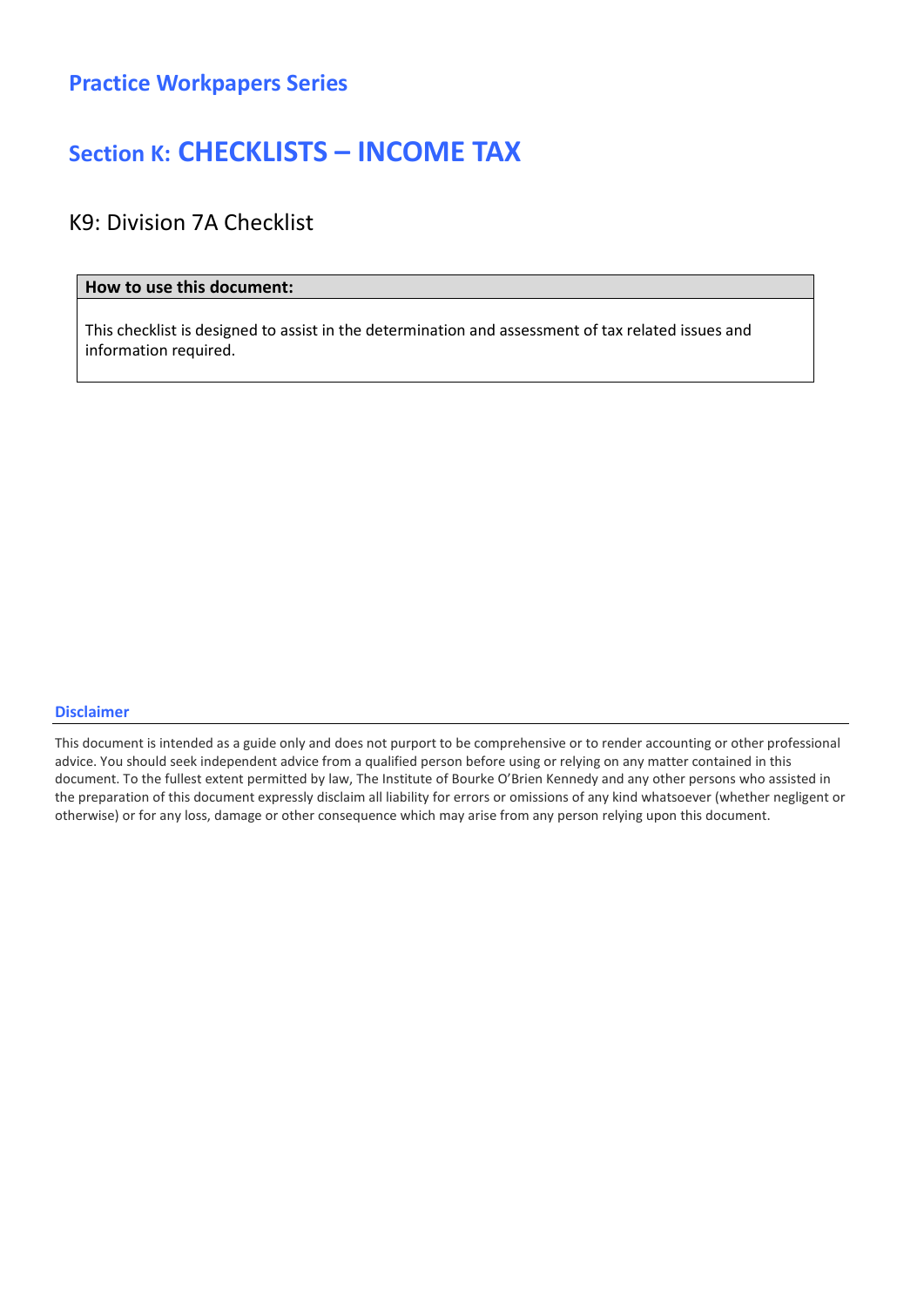

## **DIVISION 7A CHECKLIST**

Name of Client: Tax File Number: Australian Business Number (ABN):

Note: The checklist is to be completed by where the private company taxpayers or trusts who have effected financial transactions with current shareholders and / or corporate beneficiaries – in the guise of loans, debt forgiveness or payment to a shareholder.

| For Companies OR Corporate Limited Partnerships ONLY                                                                                                                                                                                                                                                       | Y | N | N/A |
|------------------------------------------------------------------------------------------------------------------------------------------------------------------------------------------------------------------------------------------------------------------------------------------------------------|---|---|-----|
| Is there a company in the group that is a private company or is<br>there a corporate limited partnership or is a foreign private<br>company?                                                                                                                                                               |   |   |     |
| If yes, please provide further details including a legal organgram if<br>necessary.                                                                                                                                                                                                                        |   |   |     |
| Did the company or corporate Limited Partnership lend money,<br>provide security, make a payment, allow the private use of its<br>assets or forgive a debt to a shareholder or an associate of a<br>shareholder during the year? If so,                                                                    |   |   |     |
| • Has the amount been repaid by the date the return was lodged<br>or due to be lodged, whichever was earlier?<br>If so, please provide further details, including terms and conditions.                                                                                                                    |   |   |     |
| If not, is the transaction a loan made to another company made<br>$\bullet$<br>in the ordinary course of business, or in the course of winding<br>up a company by a liquidator, or made as a result of a marriage<br>breakdown?:<br>If so, please provide further details, including terms and conditions. |   |   |     |
| If not, has the loan been made under a written agreement<br>executed before the date the return was lodged detailing:                                                                                                                                                                                      |   |   |     |
| Minimum loan repayments?<br>$\bullet$                                                                                                                                                                                                                                                                      |   |   |     |
| The interest rate?<br>$\bullet$                                                                                                                                                                                                                                                                            |   |   |     |
| Term of the loan (if the loan was not properly secured, the<br>$\bullet$<br>term must be 7 years or less. If the loan is properly secured,<br>the term can be 25 years or less)?                                                                                                                           |   |   |     |
| If so, please provide further details, including terms and conditions.                                                                                                                                                                                                                                     |   |   |     |
| With regards to prior year transactions and loans, are any<br>transactions and agreements dated pre 4 December 1997?                                                                                                                                                                                       |   |   |     |
| If so, please provide further details.                                                                                                                                                                                                                                                                     |   |   |     |
| With regards to prior year transactions and loans, have the terms<br>and conditions of the loan been met in the current year?                                                                                                                                                                              |   |   |     |
| If not, please provide further details and reasons.                                                                                                                                                                                                                                                        |   |   |     |
| If the Company has made more than one loan to an entity, has the<br>loans be amalgamated into one loan?<br>If so, has the minimum repayment been calculated and made prior to<br>year end?                                                                                                                 |   |   |     |